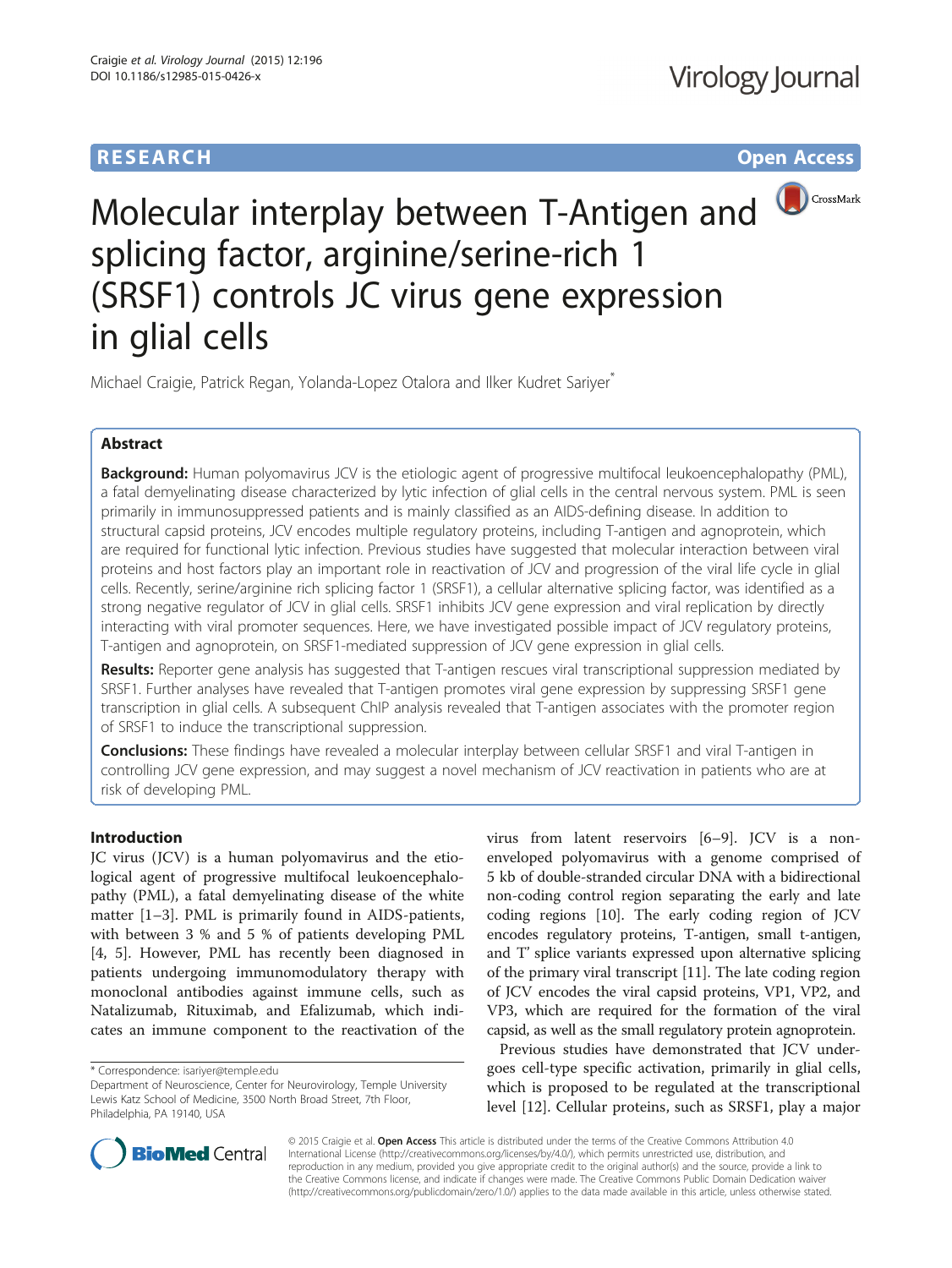role in controlling JCV infection in glial cells [[10\]](#page-6-0). We have recently identified alternative splicing factor SRSF1 as a negative regulator of JCV gene expression and replication in glial cells [\[10](#page-6-0)]. SRSF1 functions by targeting the JCV promoter and strongly inhibits JCV early and late gene transcription. Likewise, the down regulation of SRSF1 in astrocytes increases levels of viral gene expression and replication [[10](#page-6-0)]. SRSF1 is a strong negative regulator of JCV gene expression as it suppresses both early and late gene transcription in glial cells [[10, 13](#page-6-0), [14\]](#page-6-0). Moreover, SRSF1 interaction with the CR3 region of JCV promoter sequences has been shown to be required for the ability of SRSF1 to regulate JCV gene expression and replication [[14\]](#page-6-0). In order to proceed to a productive replication cycle, JC virus has to initiate the transcription of viral early and late genes by releasing the transcriptional silencing caused by host factors, such as SRSF1.

While cellular factors hold a negative pressure on viral gene expression in infected cells, viruses have evolved and developed strategies to bypass host defense mechanisms by utilizing mainly their regulatory proteins [\[15](#page-6-0)–[22\]](#page-6-0). Here we investigated possible role of JCV regulatory proteins, T-antigen and agnoprotein, in regulation of viral transcriptional suppression mediated by SRSF1. Our results suggest that T-antigen but not agnoprotein is able to rescue and initiate viral transcription suppressed by SRSF1. These results have revealed a novel interaction between T-antigen and SRSF1 in controlling JCV gene transcription and replication, which may suggest a unique mechanism of JCV reactivation in patients who are at risk of developing PML.

#### Results

### Effect of JCV regulatory proteins, T-antigen and agnoprotein, on SRSF1-mediated suppression of JCV transcription

In order to investigate the role of JCV regulatory proteins T-antigen and agnoprotein in SRSF1-mediated suppression of JCV gene expression, primary human fetal astrocytes (PHFA) were transiently transfected with a luciferase reporter construct in both early and late orientations (pLuc.JCV-Early or pLuc.JCV-Late). In addition to transfection with the luciferase reporter construct, PHFA cells were co-transfected with plasmids encoding SRSF1 (pCGT7-SRSF1), T-antigen (pCDNA3.1-T-ag), and agnoprotein (pCGT7-agno) in varying combinations. At 48 h post transfections, JCV early and late transcription was analyzed by luciferase reporter assay as described in materials and methods. Luciferase assay of JCV-early gene transcription showed a strong suppression with SRSF1, which was rescued by co-expression of T-antigen, as well as a significant increase in transcription with the expression of T-antigen alone (Fig. [1a](#page-2-0)). However, there was no observed effect of agnoprotein on transcriptional

suppression by SRSF1. Similarly, luciferase assay of JCVlate gene transcription yielded strong suppression of transcription with SRSF1, and a significant increase in transcription with T-antigen. When compared with the early gene transcription, SRSF1 possessed a much stronger suppression of late gene transcription (compare panel A, lane 3 with panel C, lane 3). Consistent with early gene transcription, T-antigen was also able to rescue the SRSF1-mediated transcriptional suppression of late promoter (Fig. [1c\)](#page-2-0). Western blot analysis of the whole cell protein extracts were completed, demonstrating overexpression of SRSF1 and the expression of the viral proteins that were transfected in parallel to luciferase assays (Fig. [1b, d](#page-2-0)). These results suggest a novel role of viral Tantigen in suppression of cellular SRSF1 in glial cells.

#### T-Antigen inhibits SRSF1 expression in glial cells

To determine possible impact of T-antigen on cellular expression of SRSF1, both primary human fetal astrocytes (PHFA) and a human glioblastoma cell line (T98G) were transiently transfected with an expression vector encoding T-antigen in increasing concentrations. After 48 h posttransfection, cells were harvested and the whole cell protein extracts were analyzed by Western blotting for the detection of SRSF1 expression. As shown in Fig. [2a and b](#page-3-0), expression of T-antigen caused a significant reduction in the basal expression levels of SRSF1 in PHFA cells in a dose dependent manner. On the other hand, consistent with primary glial cultures, expression of T-antigen also caused a significant reduction in SRSF1 levels in T98G cells (Fig. [2c and d\)](#page-3-0). The early gene product small t antigen was also expressed by alternative splicing of T-antigen pre-mRNA and detected in the same immunoblots. These results suggest that JCV T-antigen can target and downregulate the expression of cellular SRSF1.

#### T-Antigen targets SRSF1 promoter and inhibits its transcription

In order investigate the molecular mechanism of Tantigen-mediated suppression of SRSF1 expression in glial cells, a luciferase assay reporting the transcriptional activity of the SRSF1 promoter was utilized. T98G cells were transiently transfected with a luciferase reporter construct consist of −1000 to +48 bp promoter region of SRSF1. Along with luciferase reporter construct, cells were cotransfected with plasmids encoding T-antigen or agnoprotein to determine the impact of these viral proteins on SRSF1 transcription. Cells were also transfected with an expression plasmid encoding green fluorescein protein (GFP) to access the transfection efficiencies. After 48 h, cells were harvested and processed for luciferase assay. It was observed that T-antigen, but not agnoprotein, suppressed the transcriptional activity of SRSF1 promoter (Fig [3a and b](#page-4-0)). Similar to our previous experiments (Fig. [2](#page-3-0)),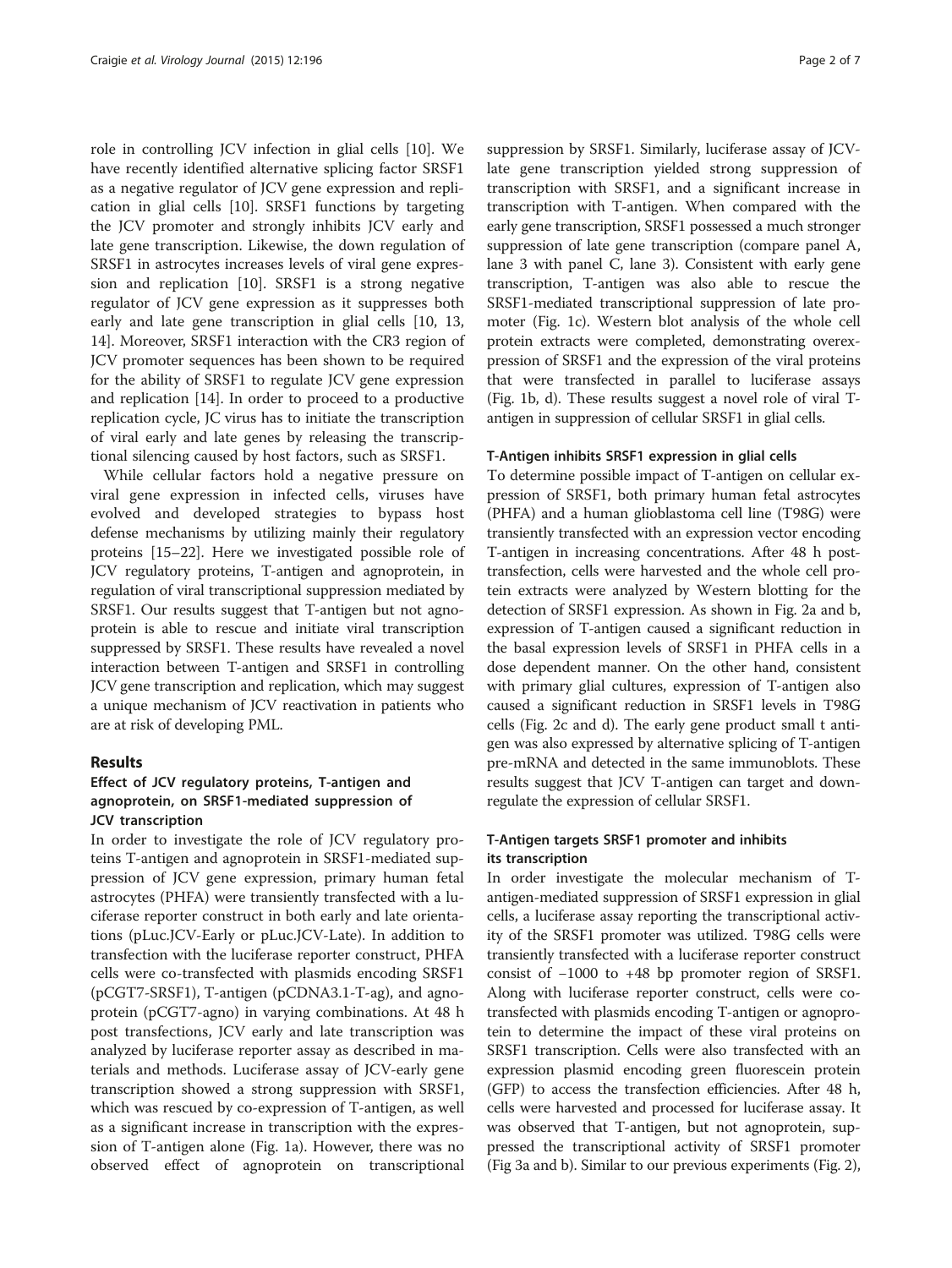<span id="page-2-0"></span>

effects on transcriptional activity of the JCV early promoter region by SRSF1, T-antigen, and agnoprotein. PHFA cells were co-transfected with pLuc.JCV-Early and the listed expression plasmids. At 48 h post transfections, cell lysates were prepared and analyzed by luciferase reporter assay. Luminescence was determined and normalized to protein concentrations. Standard deviations were calculated from three independent experiments are presented as bar graph. Orientation of JCV Mad1 early promoter (GenBank: J02226.1) and firefly luciferase are schematized and shown in the upper panel of the bar graph. **b**. Western blot analysis of whole cell extracts prepared in parallel to the samples in panel A.SRSF1 encoded by plasmid with a T7 tag is distinguished from endogenous SRSF1 levels. c. PHFA cells were transiently transfected with pLuc.JCV-Late and listed plasmid combinations. At 48 h post transfections, cell lysates were prepared and analyzed by luciferase reporter assay. Luminescence was determined and normalized to protein concentrations. Standard deviations were calculated from three independent experiments are presented as bar graph. The orientation of JCV Mad1 late promoter (GenBank: J02226.1) and firefly luciferase are schematized and shown in the upper panel of the bar graph.  $d$ . Western blot analysis of whole cell extracts prepared in parallel to the samples in panel  $c$ 

it was found that higher levels of T-antigen correspond to a greater decrease in the transcriptional activity of SRSF1, which accounts for the decreased expression of SRSF1 in T-antigen expressing cells. To better understand the events associated with T-antigen suppression of SRSF1 promoter activity, we designed a series of experiments to assess the ability of T-antigen to bind to the SRSF1 promoter sequences. T98G cells were transfected with expression plasmid encoding T-antigen, cross-linked and possible interaction of T-antigen with SRSF1 promoter was analyzed by ChIP assay using antibodies to T-antigen as described in Materials and Methods. ChIP analysis of the cells demonstrated the association of T-antigen with SRSF1 promoter sequences (Fig. [3b](#page-4-0)).

#### **Discussion**

Viral life cycles within the body are a fight between the ability of the host to recognize and quarantine or destroy the viruses and the virus's ability to avoid this detection or avoid the mechanisms used to alter viral function. Therefore, the interplay between viral regulatory proteins and the host defense factors is a major regulator of the viral life cycle. While cellular factors holds a negative pressure on viral gene expression in infected cells, viruses have evolved and developed strategies to bypass host defense mechanisms by utilizing mainly their regulatory proteins [[15](#page-6-0)–[22\]](#page-6-0). One example by which a viral protein interacts with a host anti-viral protein is within the infection process of human cytomegalovirus (HCMV). When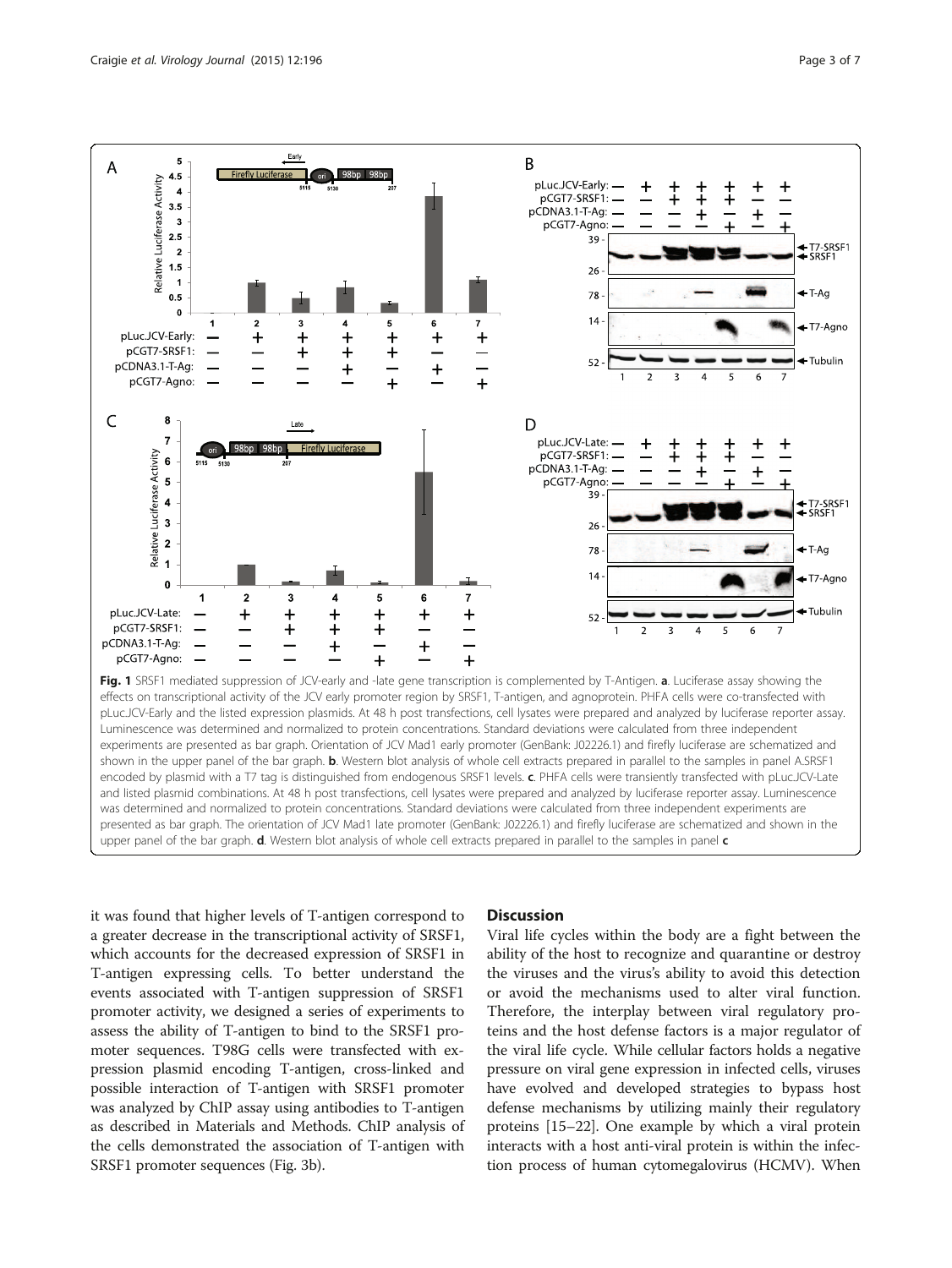<span id="page-3-0"></span>

HCMV is detected by cells, an interferon gamma response is induced, resulting in the expression of multiple antiviral proteins, including the iron-sulfur cluster-binding antiviral protein viperin [[15](#page-6-0)–[17\]](#page-6-0). During the infection cycle, preexpression of viperin results in inhibition of HCMV infection, however, the virus also is able to induce viperin expression independently of the IFN-dependent pathway [[17](#page-6-0), [18](#page-6-0)]. Although viperin contains antiviral activity, HCMV-induced viperin functions to disrupt cellular metabolism through localization to the mitochondria in infected cells, which results in enhancement of the HCMV infection process [[18](#page-6-0)–[22\]](#page-6-0). HCMV encodes a viral protein, viral mitochondrial inhibitor of apoptosis (vMIA), which interacts with viperin during HCMV infection, thus facilitating viral replication [[18](#page-6-0)].

Similar to HCMV, JCV encodes viral regulatory proteins which are required for the progression of the lytic viral life cycle. We recently identified that cellular SRSF1 can overcome JCV reactivation by suppressing the expression of the viral genes [[10](#page-6-0), [13, 14\]](#page-6-0). Here, we investigated the molecular interplay between SRSF1 and JCV regulatory proteins T-antigen and agnoprotein in regulation of the viral transcription. Our results demonstrate

that T-antigen is able to rescue the SRSF1-mediated transcriptional suppression seen in both early and late coding regions of the JCV genome. Likewise, it was found that T-antigen alone significantly increased viral transcription, however, a second viral regulatory protein, agnoprotein, had no effect on JCV transcription. To determine the mechanism behind T-antigen rescue of transcriptional suppression mediated by SRSF1, the impact of T-antigen expression on SRSF1 expression was analyzed. T-antigen expression decreased the expression of SRSF1, thus allowing for increased viral transcription. This step is hypothesized to be highly important within the JCV infection process, as T-antigen acts as a transcription factor for viral transcription and is able to autoregulate the viral promoter to drive the required viral processes for a productive infection cycle: including DNA replication and transcription of the late region allowing for agnoprotein and the capsid proteins to be expressed [[23, 24\]](#page-6-0). The observed suppression of SRSF1 levels within cells expressing T-antigen was then demonstrated to be due to the T-antigen interaction with the SRSF1 promoter region leading to transcriptional inhibition.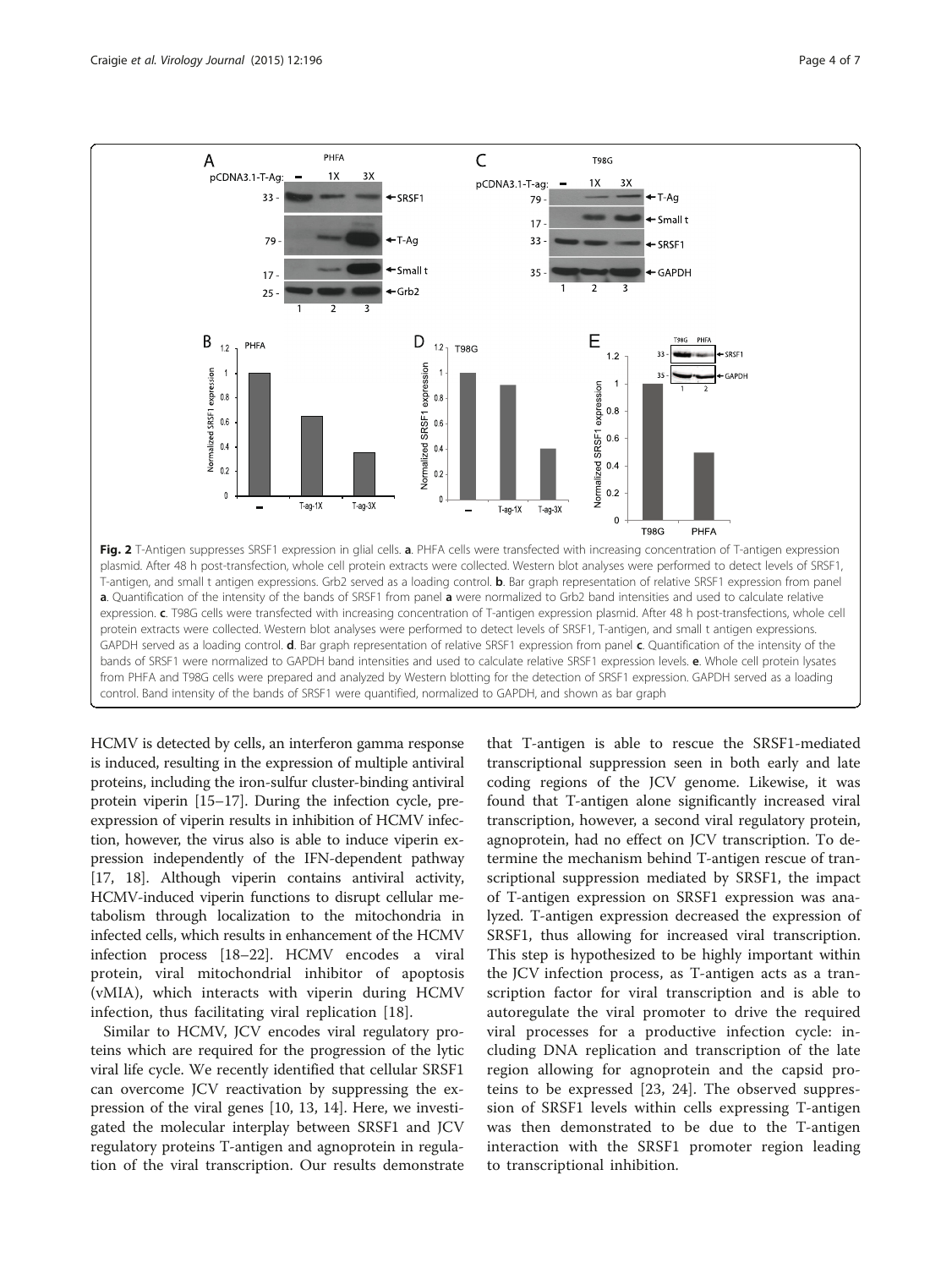<span id="page-4-0"></span>

three independent experiments. A representative panel of images of GFP expression from live cells transfected with increasing concentrations of pLEGFPC1 plasmid was also shown in the upper panel of the bar graph. **b**. Western blot analysis of whole cell extracts prepared in parallel to the samples in panel a. c. T-antigen is associated with SRSF1 promoter region. T98G cells were either transfected with T-antigen or left untransfected and proteins were cross-linked to DNA using formaldehyde, followed by ChIP analysis using antibody against T-antigen. Following immunoprecipitation, beads were eluted and underwent subsequent DNA purification. Purified DNA was analyzed by PCR for the −1000 to + 49 promoter region of SRSF1. In lane 2, the plasmid pLuc.SRSF1(−1000) was used as template and loaded as positive control. In lanes 5 and 6, samples from cells with and without T-antigen were subjected to immunoprecipitation by anti-T-Antigen antibody (IP-T-ag). In lanes 3 and 4, samples from cells with or without T-antigen expression were also subjected to immunoprecipitation by normal mouse serum (IP-NMS) as controls

### Conclusion

In summary, our results demonstrate a novel role of T-antigen in SRSF1-mediated suppression of JCV gene expression and provide basis for the further investigation of the role of the molecular interplay between cellular SRSF1 and viral T-antigen in JCV reactivation in glial cells leading to initiation of

productive viral life cycle in patients who are at risk of developing PML.

# Materials and methods

### Cell lines and culture

The human glioblastoma multiforme cell line, T98G, was obtained from American Type Culture Collection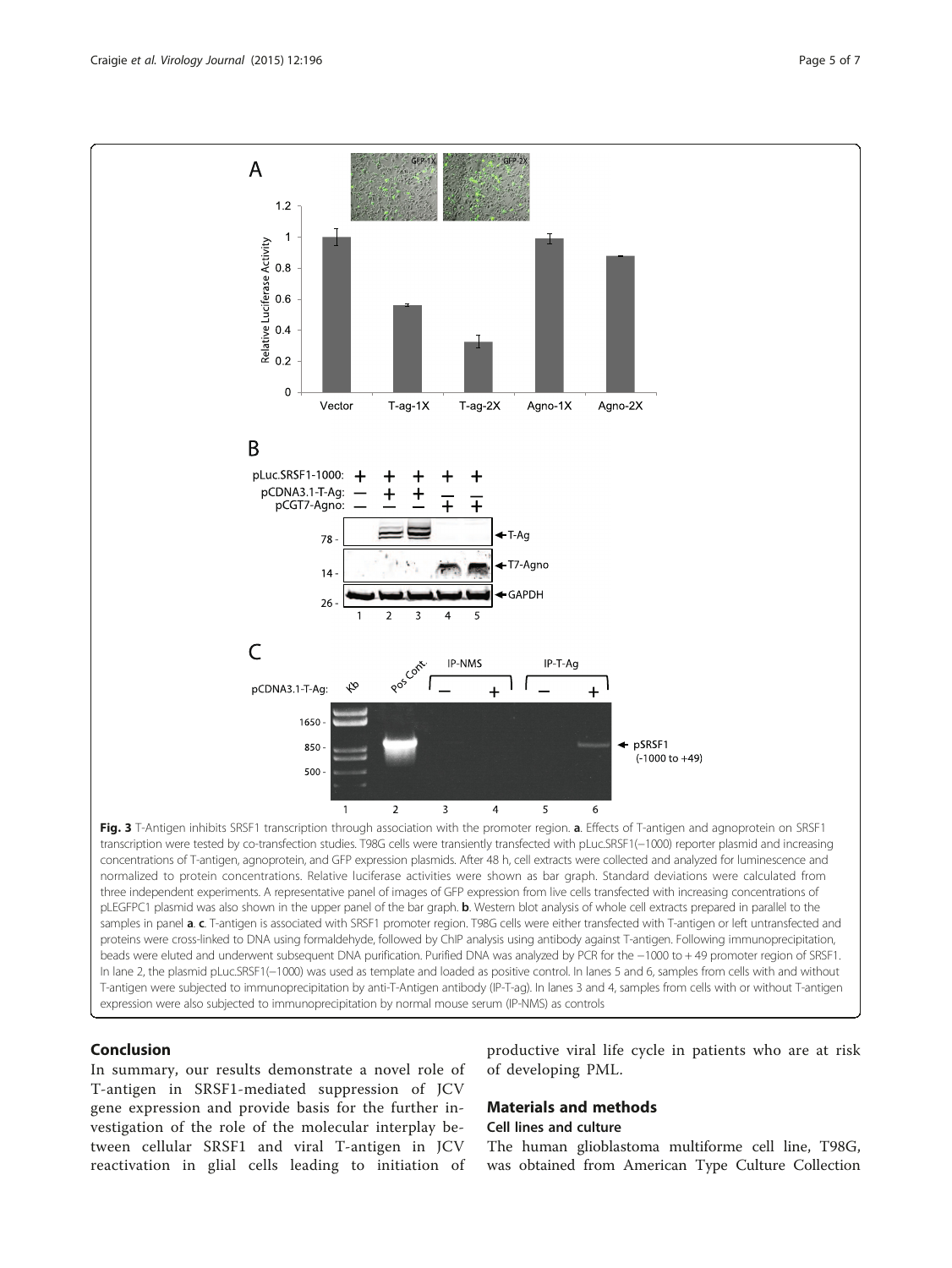(ATCC) and grown in Dulbecco's Modified Eagle's Medium (DMEM) containing 5 % heat-inactivated fetal bovine serum (FBS) and penicillin/streptomycin (100 ug/ml). T98G cells were maintained at 37 °C in a humidified environment with 5 %  $CO<sub>2</sub>$ . Primary human fetal astrocytes were cultured from the fetal human brain of a donor and provided by the Comprehensive NeuroAIDS Core facility at Temple University and cultured in Dulbecco's Modified Eagle's Medium/Nutrient Mixture F-12 (DMEM/F-12) containing 10 % heatinactivated fetal bovine serum (FBS) penicillin/streptomycin (100 μg/ml), GlutaMax (100 μg/mL) and insulin (100 μg/mL). Cultured PHFA cells were maintained at 37 °C in a humidified atmosphere with 5 %  $CO<sub>2</sub>$ .

#### Plasmid constructs

The T-antigen gene was cloned into the eukaryotic expression vector pcDNA3.1 (+) at the EcoRI restriction enzyme site and designated as pcDNA3.1-T-antigen previously [[25](#page-6-0)]. pCGT7-SF2/ASF (SRSF1) expression plasmid was kindly provided by Javier F. Cáceres (Medical Research Council Human Genetics Unit, Western General Hospital, Edinburgh EH4 2XU, Scotland, United Kingdom) and was described previously [\[26](#page-6-0)]. The pCGT7-agno plasmid was described previously [\[27](#page-6-0)]. Briefly, agnoprotein coding sequence was cloned into the eukaryotic expression plasmid pCGT7 at Xba1/ BamH1 restriction enzyme sites and designated as pCGT7-agno. The luciferase reporter construct pLuc-JCV-Early and pLuc-JCV-Late were made by blunt end cloning of the full-length Mad-1 NCCR into the SmaI site immediately upstream of the luciferase gene in the plasmid pGL3 (Promega, Madison WI) and described previously [\[28](#page-6-0)]. The luciferase reporter plasmid pLuc-SRSF1 was made by cloning the −1000 to +49 promoter region of SRSF1 gene into pGL3 vector at BamH1 site.

#### Luciferase reporter assay

T98G cells were plated in 6-well tissue culture dishes and transiently transfected with pLuc-JCV-Early, pLuc-JCV-Late, or pLuc-SRSF1-1000 bp reporter plasmids in the presence or absence of expression plasmids for T-antigen and agnoprotein or pCDNA3.1 as control. At 48 h post-transfection, cells were extracted and lysed using reporter lysis buffer for the luciferase reporter system provided by the manufacturer Promega. After cell lysis, luciferase activity of samples was determined through the use of luciferase assay reagent (LAR). The luciferase activities were then corrected for protein concentrations and normalized to the basal levels of transcription, allowing for determination of the fold changes.

#### Chromatin Immunoprecipitation Assay (ChIP)

T98G cells were transfected with pCDNA3.1-T-antigen. At 48 h post-transfection, proteins were cross-linked to DNA using formaldehyde at a final concentration of 1 %. After cross-linking, cells were lysed and subject to sonication to fragment the chromatin. After sonication, cells were incubated overnight with Protein G beads and anti-T antigen antibody (pAb-416, Calbiochem) for immunoprecipiation. After immunoprecipiation, the beads were washed and bound proteins were eluted using ChIP elution buffer  $(1 % SDS, 100 mM NaHCO<sub>3</sub>)$ . After elution, cross-linking was reversed by using 5 M NaCl followed by Proteinase and RNase treatment. The sample was then purified for DNA using phenol/chloroform extraction followed by ethanol precipitation. Obtained DNA fragments were analyzed by PCR using primers; SRSF1-Promoter-Forward (-1000 to +47): 5'-A CCTTCCAAAGCTTTCCAGATTTCAG-3' and SRSF1- Promoter-Reverse (+47 to +27): 5'-ACCTTCCACTCG AGGAAGGAAACAGC-3'. The PCR conditions were as follows: denaturing at 95° for 30 s, annealing at 58 °C for 40 s, and extension at 72 °C for 65 s. The PCR products were then resolved on a 1 % agarose gel.

#### Western blot

Whole cell protein extracts were washed with PBS and lysed with TNN lysis buffer with protease inhibitors. Purified protein extracts were then heated to 95 °C for 5 min and resolved through sodium dodecyl sulfate polyacrylamide gel electrophoresis (SDS-PAGE). After resolution, the gel was transferred to a nitrocellulose membrane (Whatman, Germany) for three hours at 250 mÅ at 4 °C in transfer buffer (25 mM Tris pH 7.4, 200 mM glycine, 20 % methanol). After transfer, membranes were blocked for thirty minutes at room temperature with 5 % non-fat dry milk in 1X phosphatebuffered saline containing 0.1 % Tween-20 (PBST). After blocking, membranes were washed and incubated with primary antibodies at a 1:1000 dilution overnight at 4 °C. After primary antibody incubation, membranes were washed three times in PBST and incubated with secondary antibodies at a 1:5000 dilution at room temperature. Following secondary antibody incubation, membranes were visualized with the Odyssey CLx Imaging System (LI-COR). Primary antibodies used were anti-T-antigen (pAb-416, Calbiochem), anti-SRSF1 (ab12910, Abcam), anti-agnoprotein (Pab7903, house raised), anti-β-Tubulin (LI-COR), and anti-GAPDH (Cell Signaling Technology). Secondary antibodies used were IRDye 800CW goat anti-mouse (LI-COR) and IRDye 680RD goat anti-rabbit (LI-COR).

#### Competing interests

None of the authors have any competing interests in the manuscript.